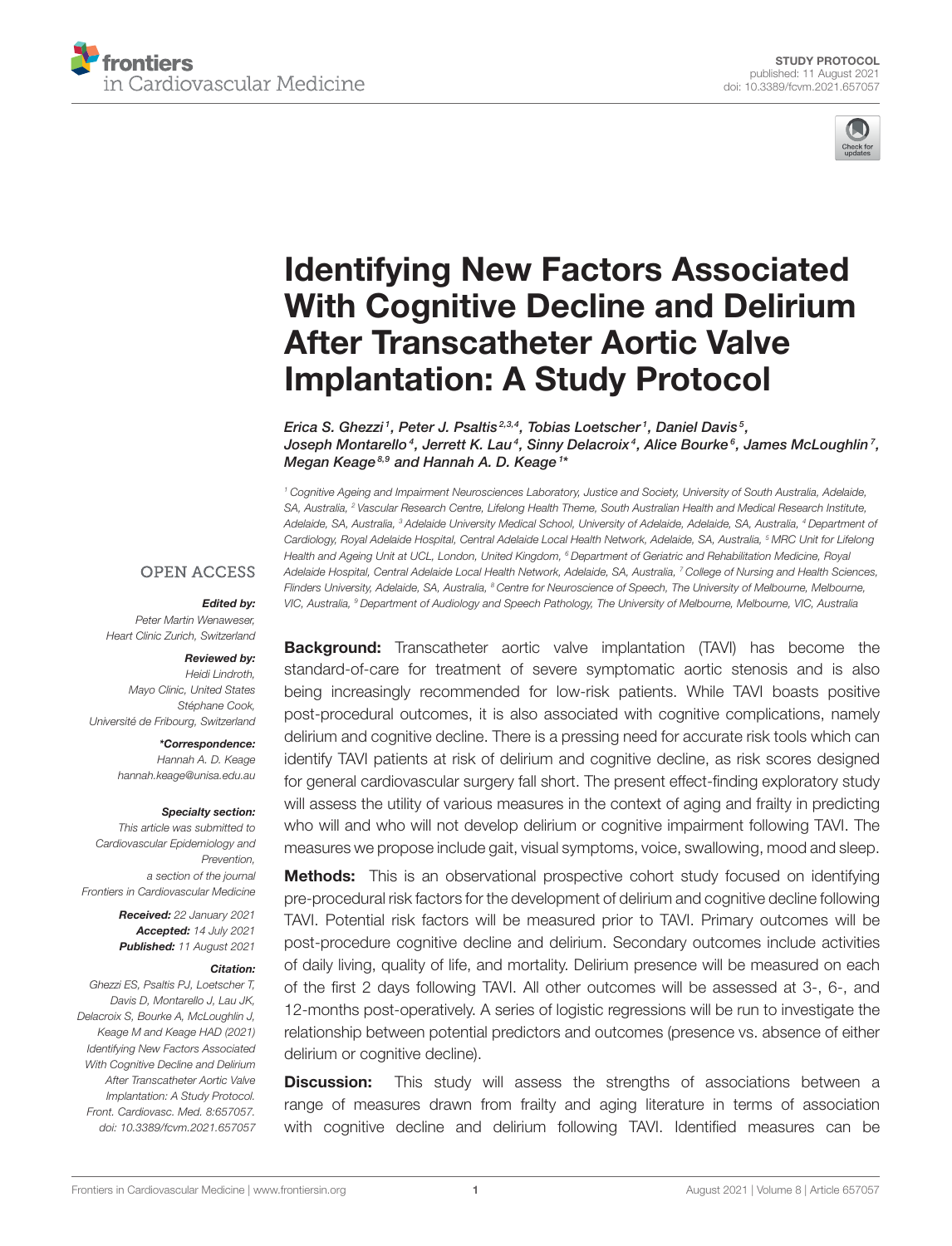used in future development of TAVI risk prediction models, which are essential for the accurate identification of cognitive at-risk patients and successful application of pre-procedural interventions.

**Clinical Trial Registration:** This trial is registered with the Australian New Zealand Clinical Trials Registry. [\[https://bit.ly/2PAotP5\]](https://bit.ly/2PAotP5), [ACTRN12618001114235].

Keywords: TAVI, delirium, cognitive decline, risk prediction, transcatheter aortic valve implantation, post-operative cognitive decline

# INTRODUCTION

Severe symptomatic aortic stenosis is a heart condition which affects one-in-ten people over the age of 75 [\(1\)](#page-8-0). Surgical aortic valve replacement was traditionally the usual treatment for this condition, yet approximately one third of patients are unsuitable for surgery due to older age or comorbidities [\(2\)](#page-8-1). In 2002, transcatheter aortic valve implantation (TAVI) was introduced as a non-surgical alternative for the treatment of severe symptomatic aortic stenosis and has since become the standard of care in the large number of patients with prohibitive surgical risk [\(3\)](#page-8-2). Recommendation for TAVI treatment has been extended to low-risk patients in recent years [\(4,](#page-8-3) [5\)](#page-8-4). During a TAVI procedure, a new valve is positioned into the heart from a blood vessel in the groin or an anterograde transapical approach, thus circumnavigating the need for cardiopulmonary bypass and sternotomy [\(6\)](#page-8-5).

While TAVI is associated with positive post-procedural outcomes, such as lower mortality and improvements in quality of life [\(7–](#page-8-6)[9\)](#page-8-7), cognitive complications including delirium and cognitive decline are common [\(10,](#page-8-8) [11\)](#page-8-9). Delirium is an acute and fluctuating disorder of deficits in attention and arousal [\(12\)](#page-8-10). A previous meta-analysis by our group found that one-in-four TAVI patients experience delirium in the days following their procedure [\(10\)](#page-8-8). In older individuals delirium is associated with a range of poor outcomes including functional decline, loss of independence, cognitive decline and dementia, institutionalization and death [\(13,](#page-8-11) [14\)](#page-8-12). Furthermore, another meta-analysis by our group demonstrated that cognitive decline is seen in up to 14% of patients in the year following TAVI [\(11\)](#page-8-9). Cognitive decline can lead to clinically significant cognitive impairments including mild cognitive impairment (MCI) and dementia [\(15,](#page-8-13) [16\)](#page-8-14).

Given the frequency of these poor cognitive outcomes, there is a pressing need for tools and methods which accurately identify those at increased risk of developing delirium and cognitive decline following TAVI. Identification of those at risk allows for the implementation of pre-procedural education, multicomponent intervention and appropriate community follow-up in these patients [\(17\)](#page-8-15). The current study is an effectfinding study, which looks to examine the utility of several potential factors related to incident delirium and cognitive decline. These include those that were identified by our metaanalysis [\(10\)](#page-8-8), are currently used in delirium risk tools for general cardiac patients [\(18,](#page-8-16) [19\)](#page-8-17), and novel factors previously unexplored in this context, identified from the broader aging and frailty literature. Notably, previous tools [\(18,](#page-8-16) [19\)](#page-8-17) have focused on delirium not cognitive decline. These factors related to delirium within previous tools and our meta-analysis are outlined in **[Table 1](#page-2-0)**.

To our knowledge, there are no risk prediction models for post-procedural cognitive decline in TAVI patients or cardiac patients generally. A recent meta-analysis [\(11\)](#page-8-9) reported that the use of cerebral embolic protection devices and pre-procedure cognitive impairment reduced the risk of post-TAVI cognitive decline. Within the context of an aging population, there is a general rising demand for pre-operative risk stratification of older adults to aid informed consent and the guiding of patient expectations [\(20\)](#page-8-18). Risk scores such as European System for Cardiac Operative Risk Evaluation (EuroSCORE) and Society of Thoracic Surgery (STS) are currently widely used as part of pre-TAVI evaluation. However, these scores were developed for conventional cardiovascular surgery and are limited in their predictive utility for TAVI patient populations [\(21](#page-8-19)[–25\)](#page-9-0).

In the absence of specific risk tools for TAVI, measures of frailty have been recommended [\(26–](#page-9-1)[28\)](#page-9-2) and have demonstrated reasonable success in predicting adverse post-operative outcomes [\(29,](#page-9-3) [30\)](#page-9-4). Frailty is a problematic expression of aging which represents increased vulnerability to sudden health changes in response to only minor stressor events [\(31\)](#page-9-5). This clinical condition, affecting between 25 and 50% of those over 85 years old, develops as a result of accelerated age-related decline across multiple physiological systems [\(31\)](#page-9-5). A growing body of evidence over recent years has demonstrated that frailty and other functional measures are predictive of worse outcomes, such as mortality, after TAVI [\(28,](#page-9-2) [32](#page-9-6)[–39\)](#page-9-7). Specific to delirium, a meta-analysis has demonstrated a significant association between frailty and delirium, with frail individuals carrying a 2-fold increased risk of subsequent delirium [\(40\)](#page-9-8). In TAVI patient populations, there have been conflicting accounts on the relationship between frailty and post-operative delirium [\(41–](#page-9-9)[43\)](#page-9-10). This lack of consensus may be due to differences in the frailty measures employed, and lack of clarity regarding which features

**Abbreviations:** ACE-III, Addenbrooke's Cognitive Examination III; APOE4, Apolipoprotein E4; BCVA, Best Corrected Visual Acuity; CAM, Confusion Assessment Method; CANTAB, Cambridge Neuropsychological Test Automated Battery; EuroSCORE, European System for Cardiac Operative Risk Evaluation; GDS, Geriatric Depression Scale; ICU, Intensive Care Unit; MCI, Mild Cognitive Impairment; MDAS, Memorial Delirium Assessment Scale; MOT, Motor Orientation Task; NPI-Q, Neuropsychiatric Inventory Questionnaire; PRM, Pattern Recognition Memory; RTI, Reaction Time; STS, Society of Thoracic Surgery; TAVI, Transcatheter Aortic Valve Implantation.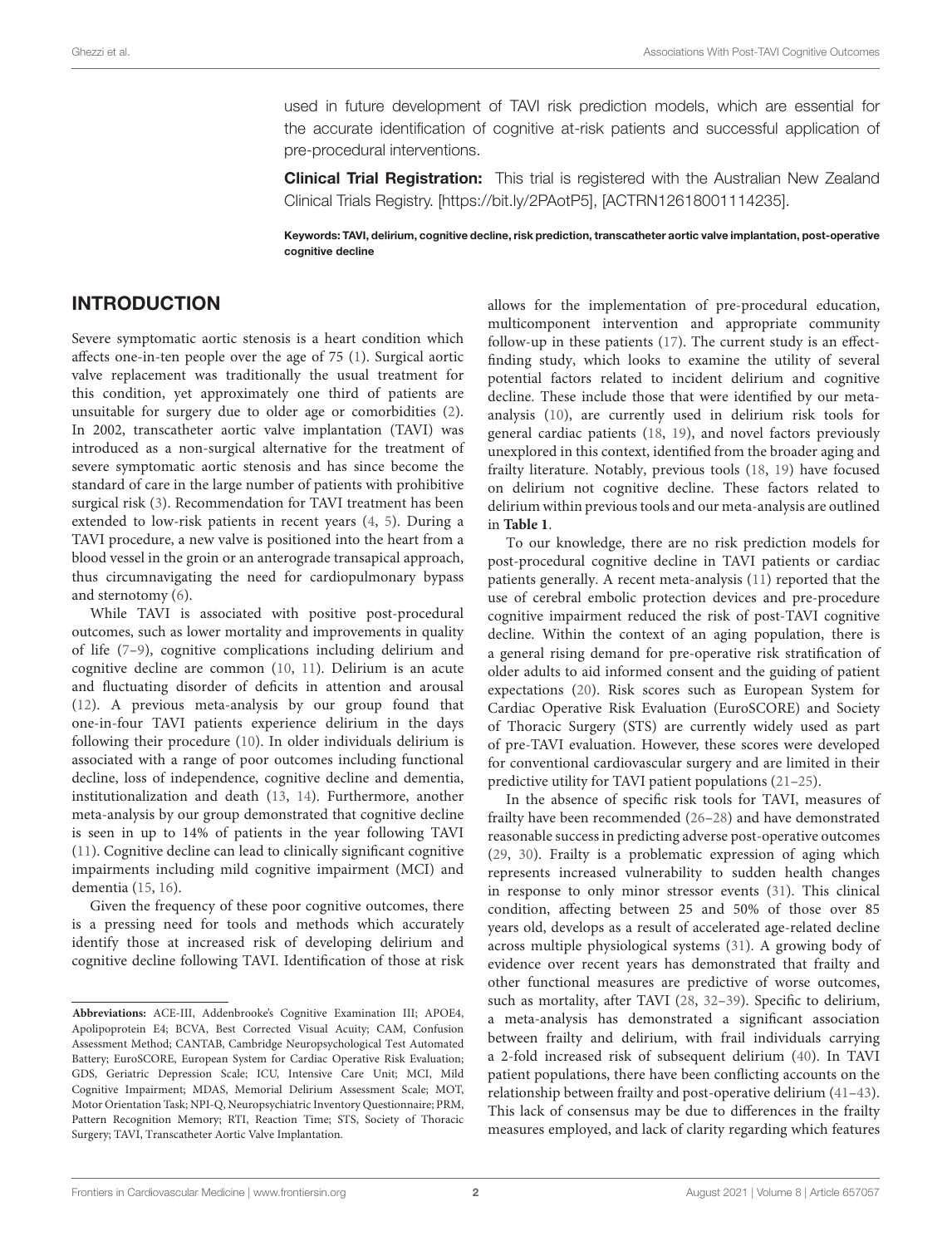<span id="page-2-0"></span>TABLE 1 | Risk factors from existing prediction models for post-cardiac procedure delirium and from meta-analysis of post-TAVI delirium predictors.

| Variable                    | Katznelson et al. (18)* | Rudolph et al. (19)* | Tilley et al. $(10)^T$ |
|-----------------------------|-------------------------|----------------------|------------------------|
| Pre-procedural variables    |                         |                      |                        |
| Abnormal albumin            |                         | ✓                    |                        |
| Age                         | $\checkmark$            |                      |                        |
| Atrial fibrillation         |                         |                      | √                      |
| Cognitive impairment        |                         | $\checkmark$         |                        |
| Coronary artery disease     |                         |                      |                        |
| Depression                  | $\checkmark$            | ✓                    |                        |
| EuroSCORE                   |                         |                      |                        |
| Hypertension                |                         |                      | √                      |
| Peripheral vascular disease |                         |                      |                        |
| Renal dysfunction           | ✓                       |                      |                        |
| Statin use (protective)     |                         |                      |                        |
| Stroke history              |                         | ✓                    | √                      |
| Intra-procedural variables  |                         |                      |                        |
| Valve access type           |                         |                      | √                      |

\*Prediction model for cardiac procedures.

†Meta-analysis for TAVI.

of frailty carry the most predictive utility in a TAVI sample. Research has demonstrated that frailty increases risk of incident Alzheimer's disease and cognitive decline [\(44\)](#page-9-11). Only one study [\(45\)](#page-9-12) has investigated differences in pre-procedural frailty between those who did and did not develop cognitive decline following TAVI, with no difference found. However, once again, only one frailty measure was used, and individual components of frailty were not investigated.

The concept of frailty emerged from epidemiological studies and measures have generally been composed of relatively blunt items (e.g., the presence or absence of a health issue) [\(31\)](#page-9-5). At a population-based level, these frailty measures have shown to predict mortality and morbidity well [\(39\)](#page-9-7). In smaller clinical samples, there is great opportunity to develop more sensitive measures that capture frailty and aging processes. We propose to assess the utility of various measures in the context of aging and frailty in predicting who will and who will not develop delirium or cognitive decline post-TAVI. It is not our purpose to develop a new measure of frailty per se, but rather employ knowledge of aging and frailty processes to inform our selection of new risk measures of delirium and cognitive decline in TAVI patients. The measures we propose include gait, visual symptoms, voice, swallowing, mood and sleep. All of these have previously been associated with aging, dementia, cognitive decline, or neurodegeneration, and are easy to collect in clinical settings.

High dual-task gait cost (the change from single-task to dual-task gait speed) associates with a 2- to 3-fold increase in incident dementia risk in those with existing MCI [\(46\)](#page-9-13). In TAVI populations, impaired mobility has also been related to post-operative delirium and reduced quality of life [\(33,](#page-9-14) [47\)](#page-9-15). Research has shown eye blink rate to be significantly higher or lower in those with cognitive impairments. A higher blink rate has been found in MCI [\(48\)](#page-9-16), while a lower blink rate has been reported in those with Parkinson's disease, as compared to controls [\(49\)](#page-9-17). Visual symptoms could also have utility, particularly convergence, which can lead to diplopia (double vision) and is seen in neurodegeneration [\(50\)](#page-9-18). Dysphagia (difficulty swallowing) has also been found in a wide variety of neurodegenerative disorders associated with aging, including Parkinson's disease [\(51\)](#page-9-19). Finally, depression has been identified as a large predictor for delirium following cardiac procedures [\(52\)](#page-9-20) and is included in existing prediction models [\(18,](#page-8-16) [19\)](#page-8-17). We will include not only depression, but also more broad measures of neuropsychiatric symptoms including insomnia [\(53\)](#page-9-21). In order to maximize potential clinical applicability, the novel symptoms we are introducing and investigating within the context of post-TAVI delirium and cognitive decline are easily implemented in clinical settings with minimal training and equipment.

In summary, this study will investigate associations between a wide range of factors and post-TAVI delirium and cognitive decline. Existing risk scores (STS and EuroSCORE), factors incorporated within current delirium risk prediction tools, and factors with reported associations to post-operative delirium will be evaluated. In addition to this, we will include a range of novel measures which are drawn from the literature of aging and frailty. The aim of this effect-finding study is to identify potential measures from which to develop risk prediction models for cognitive decline (at 3-, 6-, and 12-months post-procedure) and delirium specifically for TAVI patients. Such risk prediction models will aid in the identification of at-risk patients, allowing for earlier and targeted intervention to reduce the occurrence of delirium and cognitive decline following these procedures.

# METHODS AND ANALYSIS

## Design

This study is an observational prospective cohort study focused on identifying pre-procedural risk factors for the development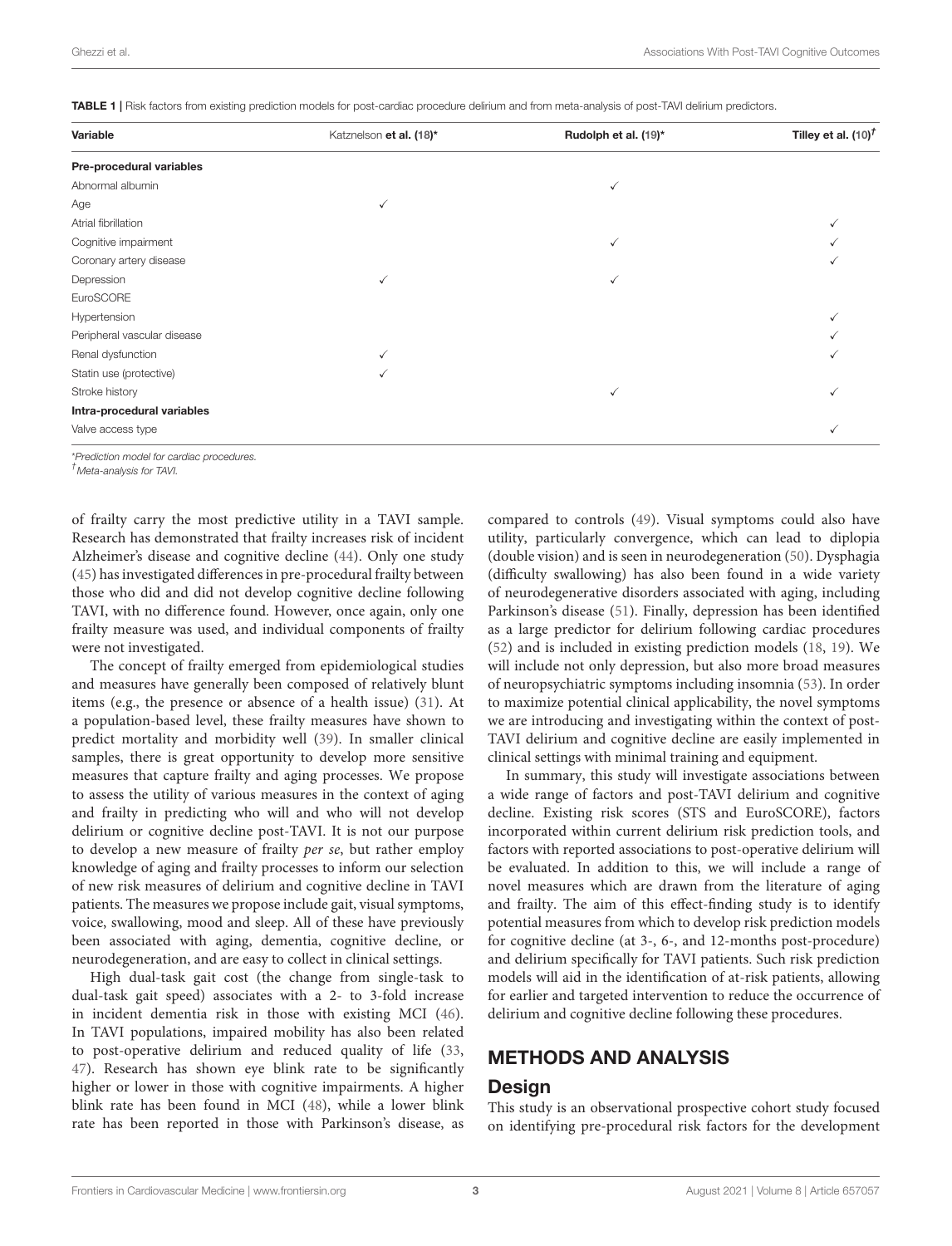of delirium and cognitive decline following TAVI. Potential risk factors will be measured prior to TAVI (baseline). Cognitive function, activities of daily living, quality of life, and mortality outcomes will be assessed at 3-, 6-, and 12-months postoperatively. Delirium presence will be measured on each of the first 2 days following TAVI.

# **Setting**

Recruitment of participants occurs at one site: The Royal Adelaide Hospital. The Royal Adelaide Hospital is a public hospital located in the central business district of Adelaide, Australia. Delirium assessments (days one and two post-TAVI) are conducted where the participant is located on that day; in hospital or at their home (if they have been discharged). Baseline and follow-up testing sessions at 3-, 6-, and 12-months post-TAVI are conducted in participants' homes.

Recruitment commenced in May 2018 and is currently underway. The rate of recruitment is ∼20 participants per year. However, the study was placed on hold for a significant portion of 2020 due to COVID-19 restrictions. To ensure fulfillment of the required sample size ( $n = 60$ , see Sample Size section), active recruitment is anticipated to continue until December 2021 (3.5 years in total), with study completion (end of 12-month follow-ups) in December 2022.

# Selection of Subjects

# Inclusion Criteria

Participants are eligible if they are aged 60 years and over and have consented to undergo an elective TAVI procedure at the Royal Adelaide Hospital. They must live within a 1 h drive of the central business district of Adelaide. Normal hearing (with or without the use of aids) and proficient English language are also required. People with a clinical diagnosis of a neurodegenerative condition (including dementia) are also eligible for inclusion to reflect the general older population undergoing cardiovascular procedures. A different consent process, where a person responsible provides written and verbal consent, is undertaken for those with such diagnoses.

## Exclusion Criteria

Participants will be ineligible for inclusion if they have: current or recent (within the past year) alcohol or substance abuse or dependence; recently (past month) used recreational drugs; a diagnosed learning disability; any conditions not typically associated with ischemic heart disease and likely to affect mobility, voice or swallowing to a significant degree (including congenital conditions, structural abnormalities, or cancer in pertinent regions of the body); already enrolled in a TAVI clinical trial; severe visual impairment.

# Sample Size

We want to capture any relationships between risk factors and cognitive outcomes which have potential clinical utility. As such, to detect a medium-large effect size or higher ( $r \geq 0.4$ ), with power = 0.8,  $\alpha$  = 0.05, we computed [using G\*Power statistical analysis software [\(54\)](#page-9-22)] that a sample size of 44 is required. To account for attrition, a total of 60 participants will be recruited.

# Honoraria

Participants will receive a total of AUD\$80 (4  $\times$  \$20) worth of vouchers across the duration of the study to cover time and other costs associated with participation. One voucher is supplied to participants after the completion of the pre-TAVI baseline as well as after 3-, 6-, and 12-month post-TAVI follow-up sessions.

# **Measures**

#### Primary Outcomes

### **Cognitive Decline**

Addenbrooke's Cognitive Examination III (ACE-III) will be used to identify cognitive decline. The ACE-III is a measure of global cognition, widely used as a dementia screening tool. It comprises five cognitive domains: attention, memory, verbal fluency, language, and visuospatial abilities. Possible scores range from 0 to 100, with higher scores representing better cognition. High sensitivity and specificity are found for the two suggested cut-offs, of 88 for MCI (sensitivity  $= 1.0$ , specificity  $= 0.96$ ) and 82 for dementia (sensitivity = 0.92, specificity = 1.0) [\(55\)](#page-9-23). The ACE-III also demonstrates good internal reliability ( $\alpha = 0.88$ ) and has three parallel versions which are all used within the study to allow for longitudinal cognitive testing [\(55\)](#page-9-23). ACE-III version A will be used at baseline and 12-month follow-up, version B at 3-month follow-up, and version C at 6-month follow-up. The ACE-III score will be used to characterize participants as with or without cognitive decline (compared to baseline) at each follow-up timepoint (3-, 6-, and 12-months post-TAVI). Cognitive decline will be defined in the present study as a decline (from baseline to follow-up) of 4 or more points in ACE-III score. As an effect-finding study, this cut-off was chosen to weight toward false positives, and was based on one standard deviation (3.3) in ACE-III score previously reported for older adults [\(56\)](#page-9-24).

## **Delirium**

The presence of delirium will be assessed using the Confusion Assessment Method for the Intensive Care Unit (CAM-ICU) [\(57\)](#page-9-25) for those in the ICU or the CAM [\(58\)](#page-9-26) for participants in non-ICU wards or who have been discharged home. The CAM-ICU-7 [\(59\)](#page-9-27) will be calculated to quantify delirium severity in the ICU. For participants in non-ICU wards or at home, the Memorial Delirium Assessment Scale (MDAS) [\(60\)](#page-10-0) interview will be conducted to inform the scoring of the CAM and as a measure of delirium severity. The CAM and CAM-ICU comprise four main features of delirium: (1) acute onset and fluctuating course; (2) inattention; (3) disorganized thinking; and (4) altered level of consciousness. Altered level of consciousness will be assessed using the Observational Scale of Level of Arousal for the CAM, and the Richmond Agitation and Sedation Scale for the CAM-ICU. We define a positive diagnosis of delirium as the presence of features 1 and 2 and either 3 or 4 on the CAM or CAM-ICU. For any positive delirium diagnoses the delirium motor subtype (hypoactive, hyperactive, mixed, no subtype) will also be evaluated using a checklist by Meagher [\(61\)](#page-10-1). Presence of delirium was considered as a positive diagnosis on either days 1 or 2 post-TAVI. All research team members conducting delirium assessments will be trained by qualified geriatricians (AB and DD).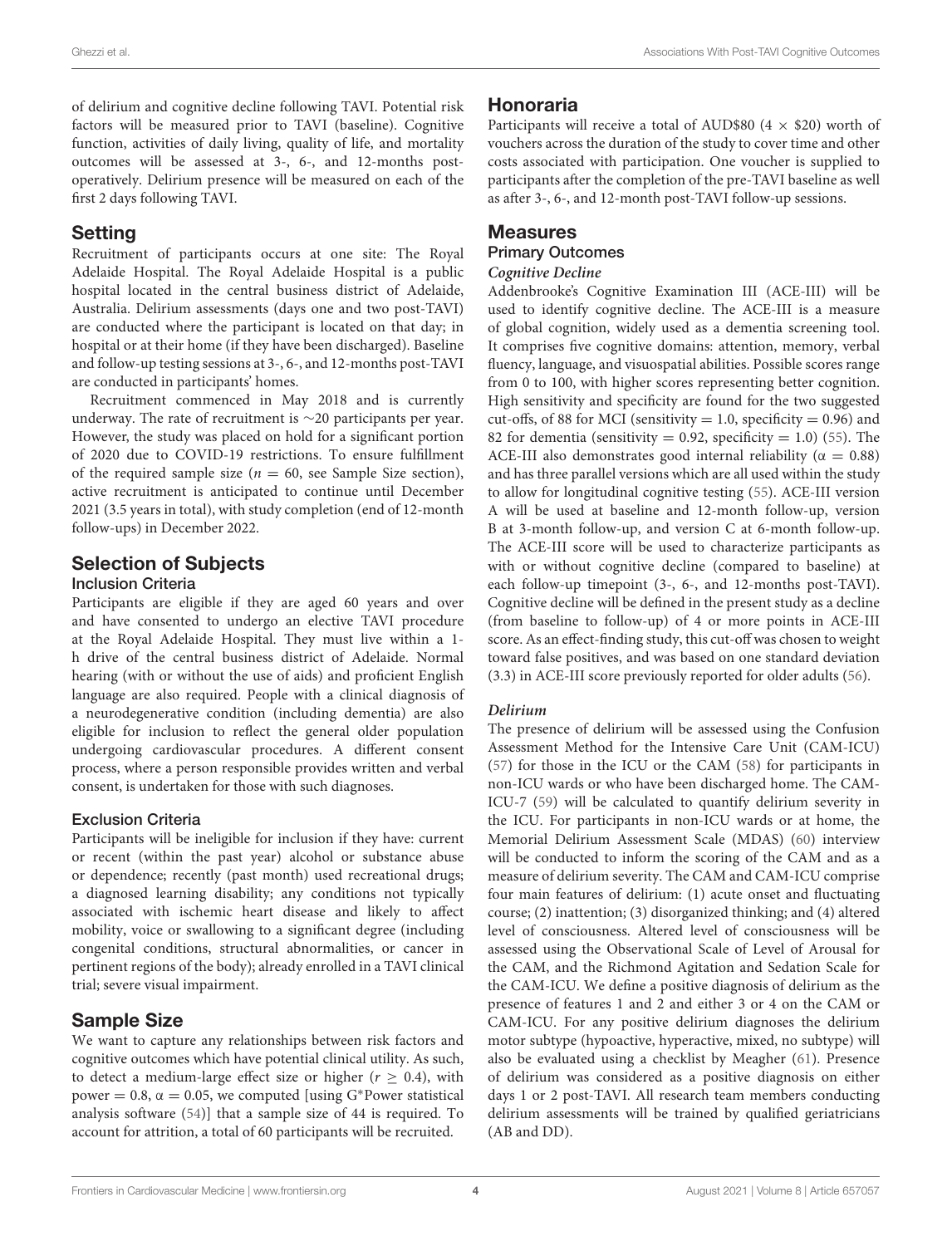# Secondary Outcomes

#### **Cognition (Continuous)**

In addition to the dichotomous primary outcome of cognitive decline, change in cognition from baseline to each follow-up will be evaluated as a continuous secondary outcome. This change will be represented by z-score of the cognitive change score calculated for each follow-up timepoint in our sample (difference between an individual's score at follow-up and score at baseline). Change in ACE-III score, as well as change on tests conducted using Cambridge Neuropsychological Test Automated Battery (CANTAB) will be considered. A three-test battery will be run using the portable CANTAB testing system. The tests employed will be the Motor Orientation Task (MOT), Reaction Time (RTI), and Pattern Recognition Memory (PRM). The MOT will be used purely as tablet familiarization and, as such, no data will be analyzed from this task. Memory and attention are cognitive domains in which acute impairments are found following valve replacement [\(62\)](#page-10-2). CANTAB allows for detection of changes in these more specific domains, rather than global cognition (ACE-III), with RTI primarily as a measure of attention and PRM primarily for visual memory. RTI and PRM provide multiple outcome measures. For both, a z-score for change (from baseline to follow-up) in each relevant outcome (e.g., reaction time, errors) will be calculated and then averaged, creating a composite z-score outcome for each test.

#### **Additional Secondary Outcomes**

Secondary outcomes also comprise quality of life and activities of daily living, which are measured using the EuroQol-5D [\(63\)](#page-10-3) and Barthel Index of Activities of Daily Living [\(64\)](#page-10-4), respectively, at 3-, 6-, and 12-months after TAVI. Mortality was also recorded as a secondary outcome at the same three timepoints postprocedure.

## Potential Risk Factors

All potential factors to be measured are presented in **[Table 2](#page-5-0)**, along with their duration and the time-points of the study at which they are assessed.

## **Depression**

The Geriatric Depression Scale (GDS), developed to detect level of depression in older populations [\(65\)](#page-10-5), will be used to assess depression. The GDS consists of 15 items with response options of yes or no (i.e., "Are you in good spirits most of the time?"). Possible scores range from 0 to 15, with higher scores indicating greater likelihood of depression. Compared with diagnostic criteria, the GDS has high sensitivity (92%) and specificity (89%) [\(65\)](#page-10-5).

## **Neuropsychiatric Symptoms**

Neuropsychiatric symptoms will be evaluated using the Neuropsychiatric Inventory Questionnaire (NPI-Q) [\(66\)](#page-10-6). This questionnaire is designed to be completed by the caregiver of a person with dementia. The caregiver is asked to note whether each of 12 neuropsychiatric symptoms (e.g., apathy/indifference, appetite/eating disturbances) have been present in the patient within the past month. If a symptom has been present, they then rate both the severity of the symptom (from 1 to 3, with higher scores indicating greater severity) and the distress it causes them (from 0 to 5, with higher scores indicating greater distress) [\(66\)](#page-10-6). In this study, a family member or spouse of the participant will complete the NPI-Q. The person completing the NPI-Q must be without a clinical diagnosis of dementia, have sufficient English language and normal or corrected-to-normal vision (to ensure accuracy of report).

### **Insomnia**

Insomnia will be assessed using the early, middle, and late insomnia items of the Hamilton Rating Scale for Depression [\(67\)](#page-10-7). Each of these items is rated on a scale which ranges from 0 (absent) to 2 (severe). These early, middle and late insomnia items have been found to correlate highly (Spearman rho  $= 0.63$ , 0.49, and 0.49, respectively) with weekly averages for respective items measured using a sleep diary [\(70\)](#page-10-8).

### **Gait**

The assessment of gait will include single-task gait speed, dualtask gait speed, dual-task gait cost and step length. Each task will involve walking 6 meters, with participants able to use a walking aid if needed. Single-task gait speed is calculated as the distance (6 meters) divided by the time taken to walk the distance (in seconds). Dual-task gait speed is calculated in the same way as single-task gait speed, except participants count backwards from 100 (i.e., "100, 99, 98...") while performing the walking task. Dual-task gait cost is calculated in the following way:

$$
Dual task gait cost = \frac{Single task gait speed - Dual task gait speed}{Single task gait speed} \times 100
$$

Step length (in cm) is calculated as the distance (600 cm) divided by the number of steps taken during the single-task gait assessment.

## **Diplopia**

A protocol to assess presence of diplopia using an eye cover test was developed in discussion with a neuro-ophthalmologist. Participants' best corrected visual acuity (BCVA) will be assessed using a Snellen eye chart placed 6 meters away. A fixation letter which is 2 lines above the BCVA of a participant's worst eye will be chosen, and participants will be instructed to fixate on this throughout the eye cover test. The eye cover test will begin with the right eye being covered and then uncovered several times (holding for 1 s in each position), while watching the left eye for movement. The same process is then undertaken on the opposite eye. An alternating cover test is then performed, moving the occlude between the right and left eye (holding for 1 s over each) and watching for movement in either eye. Presence of double vision or blurry vision (by self-report) in addition to any eye movements (in right or left eye) during the eye cover task will be counted as presence of diplopia.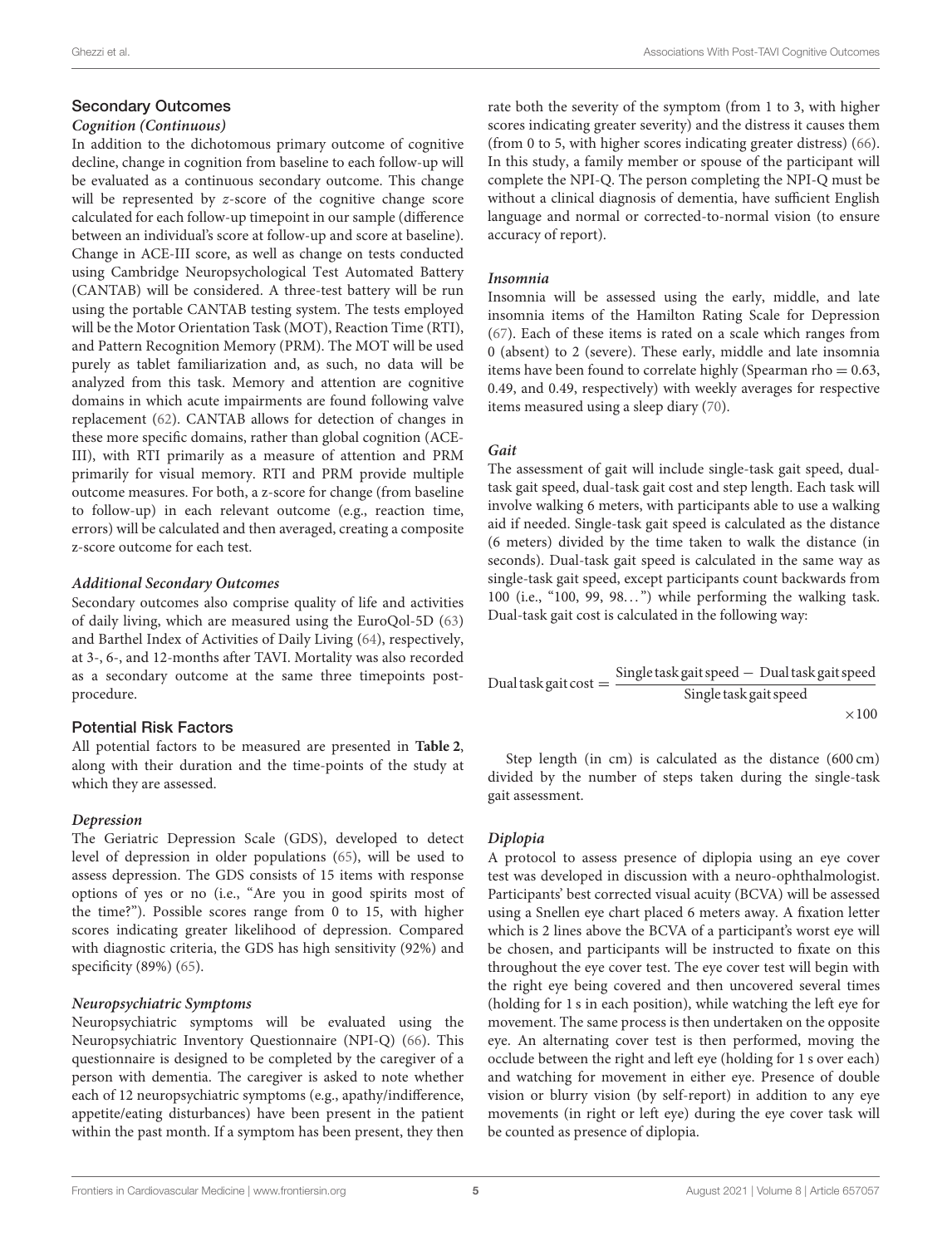<span id="page-5-0"></span>TABLE 2 | Measures and assessments utilized throughout study period, with approximate collection time.

| <b>Assessments</b>                                                                          | Duration (min) | <b>Baseline</b> | D1 | D <sub>2</sub> | 3 M | 6 M | 12 M |
|---------------------------------------------------------------------------------------------|----------------|-----------------|----|----------------|-----|-----|------|
| <b>Cognitive Battery</b>                                                                    |                |                 |    |                |     |     |      |
| Addenbrooke's Cognitive Examination-III<br>$(ACE-III)$ $(56)^*$                             | 15             | Χ               |    |                | Χ   | X   | Χ    |
| Motor Screening Task (CANTAB)*                                                              | $\mathbf{2}$   | Χ               |    |                | Χ   | X   | Χ    |
| Reaction Time (CANTAB)*                                                                     | 3              | Χ               |    |                | Χ   | X   | X    |
| Pattern Recognition Memory (CANTAB)*                                                        | 5              | X               |    |                | X   | X   | X    |
| <b>Delirium Daily Screen</b>                                                                |                |                 |    |                |     |     |      |
| Memorial Delirium Assessment Scale<br>$(MDAS)^*$ (60)                                       | 15             |                 | Χ  | X              |     |     |      |
| Confusion Assessment Method Short Form<br>(CAM) (58) or CAM-ICU (57) [and CAM-ICU-7<br>(59) | $3-5$          |                 | Χ  | X              |     |     |      |
| Motor Subtype Classification (61)                                                           | 1              |                 | Χ  | Χ              |     |     |      |
| <b>Activities of Daily Living</b>                                                           |                |                 |    |                |     |     |      |
| Barthel Index of Activities of Daily Living (64)                                            | 5              | Χ               |    |                | Χ   | X   | Χ    |
| <b>Quality of Life</b>                                                                      |                |                 |    |                |     |     |      |
| EuroQol-5D (63)                                                                             |                | Χ               |    |                | Χ   | X   | Χ    |
| EuroQol-VAS (63)                                                                            |                | X               |    |                | X   | X   | X    |
| <b>Mortality</b>                                                                            |                |                 |    |                |     |     |      |
| Electroencephalography                                                                      |                |                 |    |                |     |     |      |
| Resting Data (Note: related to a sub-study,<br>not discussed further here)                  | 30             | Χ               |    |                |     |     |      |
| <b>Mood and Behavior</b>                                                                    |                |                 |    |                |     |     |      |
| Geriatric Depression Scale (GDS) (65)                                                       | 3              | Χ               |    |                |     |     |      |
| Neuropsychiatric Inventory Questionnaire<br>(NPI-Q) (66)                                    | 5              | Χ               |    |                |     |     |      |
| Insomnia (Hamilton Rating Scale for<br>Depression) (67)                                     | $\mathbf{2}$   | Χ               |    |                |     |     |      |
| Gait                                                                                        |                |                 |    |                |     |     |      |
| Single-task gait speed                                                                      |                | Χ               |    |                |     |     |      |
| Dual-task gait speed                                                                        |                | Χ               |    |                |     |     |      |
| Dual-task gait cost                                                                         |                | Χ               |    |                |     |     |      |
| Step length                                                                                 |                | Χ               |    |                |     |     |      |
| <b>Visual Symptoms</b>                                                                      | 10             |                 |    |                |     |     |      |
| Diplopia                                                                                    |                | Χ               |    |                |     |     |      |
| <b>Blink</b> rate                                                                           |                | Χ               |    |                |     |     |      |
| Voice pitch                                                                                 | 5              |                 |    |                |     |     |      |
| Pitch minimum                                                                               |                | Х               |    |                |     |     |      |
| Pitch maximum                                                                               |                | Χ               |    |                |     |     |      |
| Pitch range                                                                                 |                | Χ               |    |                |     |     |      |
| Average pitch                                                                               |                | X               |    |                |     |     |      |
| Dysphagia                                                                                   | 1              |                 |    |                |     |     |      |
| Sydney Swallowing Questionnaire (68)                                                        |                | X               |    |                |     |     |      |
| <b>Frailty</b>                                                                              | 5              |                 |    |                |     |     |      |
| Edmonton Frail Scale (69)                                                                   |                | Χ               |    |                |     |     |      |
| <b>Additional Measures</b>                                                                  |                |                 |    |                |     |     |      |
| Saliva sample (APOE4 allele)                                                                | 5              | Χ               |    |                |     |     |      |
| <b>Medical History</b>                                                                      | $NA^{\dagger}$ |                 |    |                |     |     |      |
| Renal disease                                                                               |                | Χ               |    |                |     |     |      |
| Previous stroke/TIA                                                                         |                | X               |    |                |     |     |      |
| Atrial fibrillation                                                                         |                | Χ               |    |                |     |     |      |
| Coronary artery disease                                                                     |                | Χ               |    |                |     |     |      |
| Hypertension                                                                                |                | Χ               |    |                |     |     |      |
| Peripheral vascular disease                                                                 |                | Χ               |    |                |     |     |      |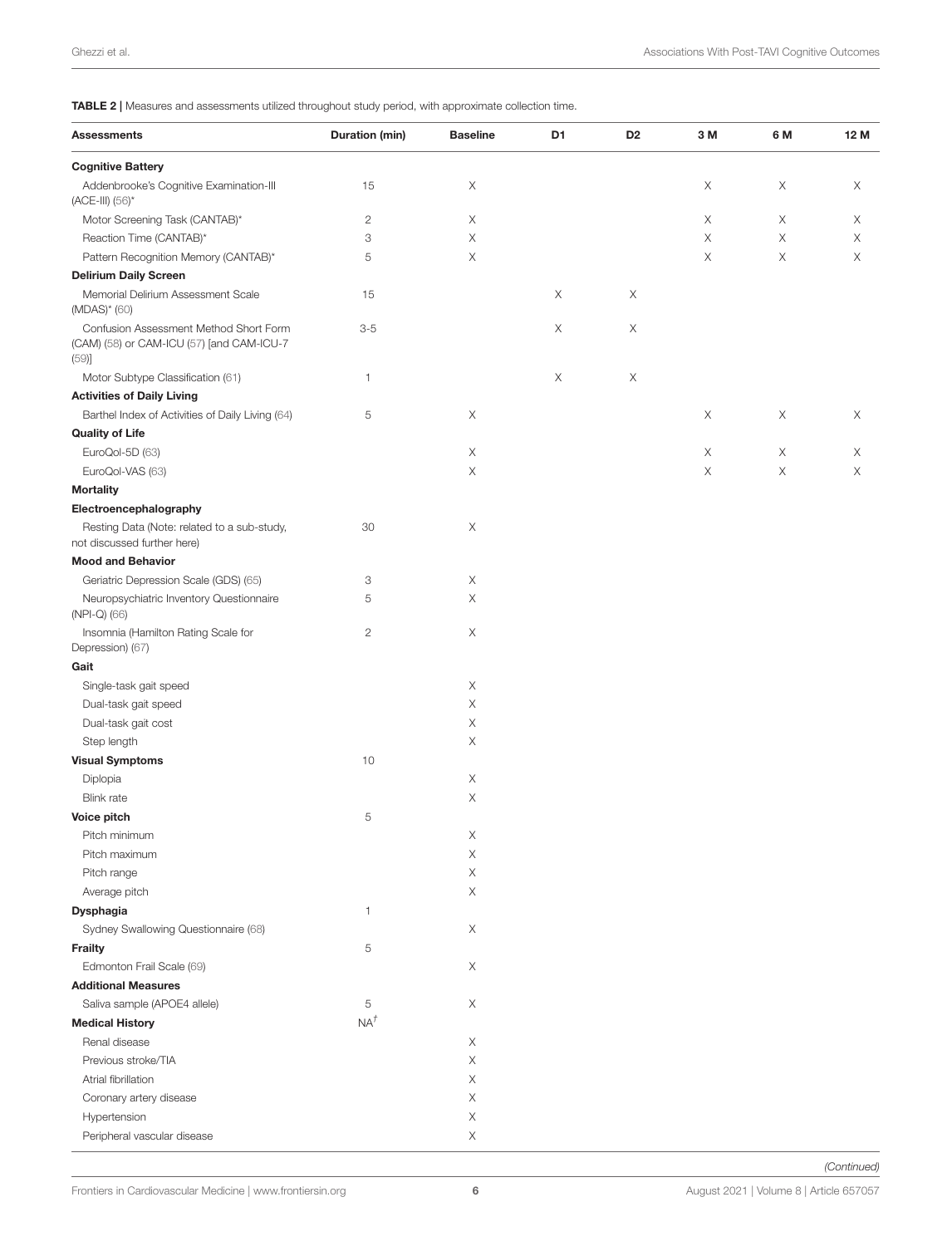#### TABLE 2 | Continued

| <b>Assessments</b>                                           | Duration (min) | <b>Baseline</b> | D <sub>1</sub> | D <sub>2</sub> | 3 M | 6 M | 12 M |
|--------------------------------------------------------------|----------------|-----------------|----------------|----------------|-----|-----|------|
| <b>Risk Scores</b>                                           | $NA^{\dagger}$ |                 |                |                |     |     |      |
| EuroSCORE II                                                 |                | Χ               |                |                |     |     |      |
| Society of Thoracic Surgery                                  |                | X               |                |                |     |     |      |
| <b>Procedural Factors</b>                                    | $NA^{\dagger}$ |                 |                |                |     |     |      |
| Valve access type                                            |                |                 | $\times$       |                |     |     |      |
| Procedure time                                               |                |                 | X              |                |     |     |      |
| <b>Population Characteristics</b>                            | $NA^{\dagger}$ |                 |                |                |     |     |      |
| Age                                                          |                | X               |                |                |     |     |      |
| Gender                                                       |                | X               |                |                |     |     |      |
| Height                                                       |                | X               |                |                |     |     |      |
| Weight                                                       |                | Χ               |                |                |     |     |      |
| Body mass index                                              |                | X               |                |                |     |     |      |
| <b>Population Characteristics (collected at</b><br>baseline) | 5              |                 |                |                |     |     |      |
| Waist circumference                                          |                | X               |                |                |     |     |      |
| Years in education                                           |                | Χ               |                |                |     |     |      |
| Social engagement                                            |                | $\times$        |                |                |     |     |      |
| Physical activity                                            |                | X               |                |                |     |     |      |
| Approximate session durations (minutes)                      |                | 120             | 20             | 20             | 45  | 45  | 45   |

CANTAB, Cambridge Neuropsychological Test Automated Battery; D1, day 1 post-TAVI; D2, day 2 post-TAVI; 3 M, 3-months post-TAVI; 6 M, 6-months post-TAVI; 12 M, 12-months post-TAVI; NA, Not applicable; TIA, transient ischemic attack.

This assessment has parallel versions (or randomized aspects) to be used in follow-up sessions.

† Assessments are conducted/collected by the Royal Adelaide Hospital (administration, nursing staff and doctors) in the lead up to TAVI and during hospital stay, all other assessments to be conducted by researcher.



#### <span id="page-6-0"></span>**Blink Rate**

The protocol for assessing eye blink rate was modeled based on the conversation task of Fitzpatrick et al. [\(49\)](#page-9-17). Participants will be video recorded during 2 min of free speech, with prompts from the researcher only if needed. The average number of blinks per minute will be calculated from 3 separate trials of 20 s each from the 2-min recording. A blink is considered eye closure of at least 50%. Blink rate will be split into three equal groups for analyses, with middle being compared to low and high blink rate, in case of a non-linear relationship.

#### **Voice**

Measures of voice pitch (maximum, minimum, range and average) in Hz will be taken during sustained phonation /a/ at a comfortable pitch for the participant. Results will be based on an average taken from three separate recordings of 5 s duration each. All recordings used for average calculations will be free of background noise. The VoiceAnalyst app (iOS/Apple) will be used on an iPad (with microphone placed 20 cm away from participants' mouths) to take recordings and measure voice pitch. Male and female voice data will be analyzed separately.

#### **Dysphagia (Difficulty Swallowing)**

To assess difficulty swallowing, participants will be asked to respond to the question "Do you have any difficulty swallowing your saliva?" using a 10 cm visual analog scale, ranging from "No difficulty at all" (0 cm) to "Unable to swallow at all" (10 cm). This question was taken from the Sydney Swallowing Questionnaire [\(68\)](#page-10-9).

#### **Frailty**

Frailty will be assessed using the Edmonton Frail Scale [\(69\)](#page-10-10). This is a clinician-administered measure which comprises 10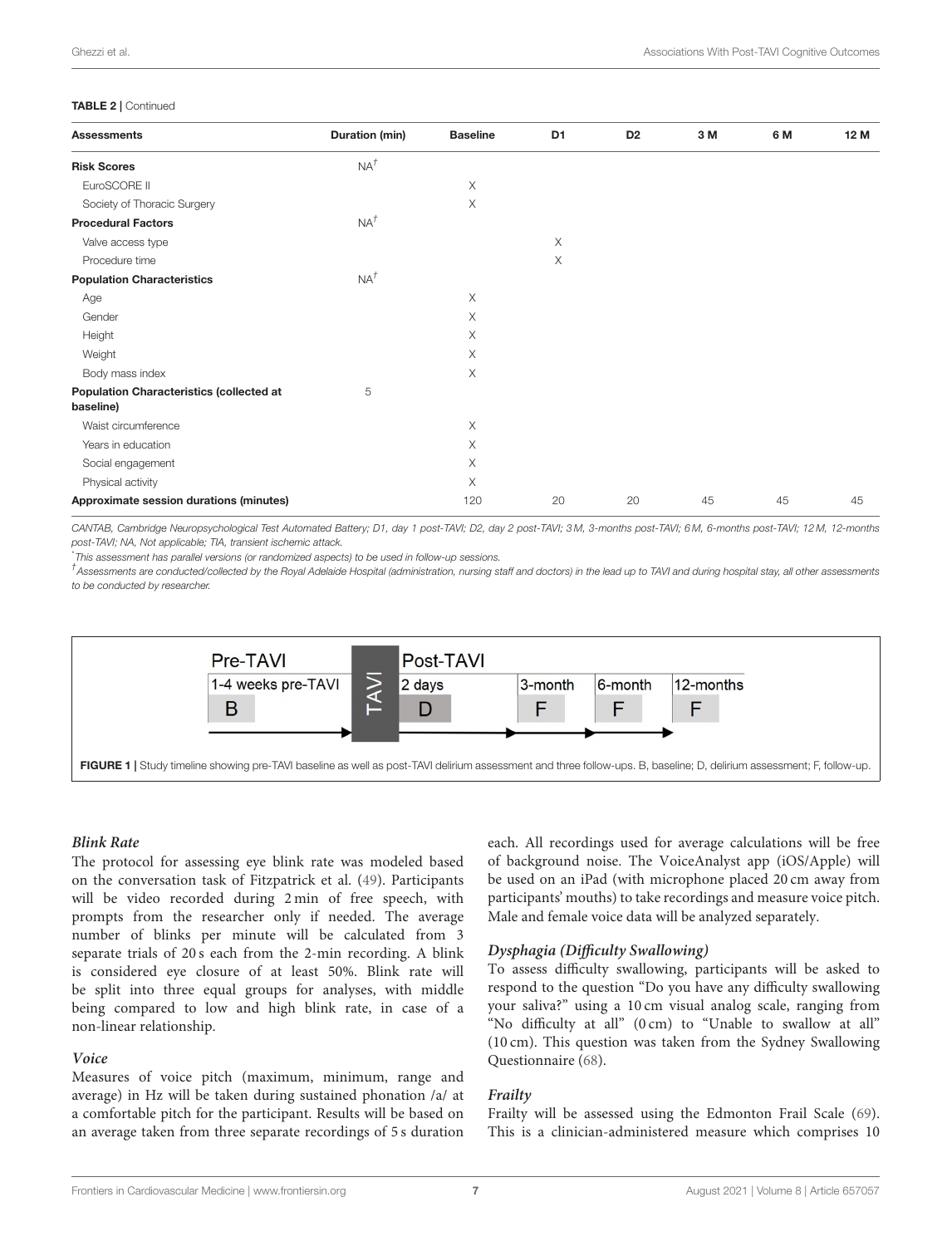domains. Some domains are assessed with performance-based items (e.g., the Clock Test for cognitive impairment), and others are quantified using questions with defined responses (e.g., "Do you use five or more prescription medications on a regular basis?" for medication use). Possible scores range from 0 to 17, with higher scores representing higher levels of frailty. The Edmonton Frail Scale has demonstrated good inter-rater reliability ( $\kappa$  = 0.77) and internal consistency ( $\alpha = 0.62$ ) [\(69\)](#page-10-10). The Edmonton Frail Scale is also significantly correlated ( $r = 0.64$ ) with the Geriatrician's Clinical Impression of Frailty [\(69\)](#page-10-10).

#### **APOE4 Allele**

A saliva sample will be taken using an Oragene kit to test for presence or absence of the apolipoprotein E4 (APOE4) allele.

#### **Medical History and Procedural Factors**

Pertinent medical history, risk scores and procedural factors (see **[Table 2](#page-5-0)**), based on those identified through previous research, will be collected from Royal Adelaide Hospital records.

#### Sample Characteristic Data

#### **Population Characteristics**

General population characteristics will also be collected in order to characterize the sample. These measures include age, gender, years in education (including primary, secondary and any further formal education), height, waist circumference, weight, and body mass index. Level of social engagement and physical activity will be collected by self-reported rating of the frequency participants see a member of their family or friend and take part in physical activity. Response options for these self-reports are daily, weekly, fortnightly, monthly, less than monthly, and never.

#### Procedure

The study timeline is outlined in **[Figure 1](#page-6-0)**. Potential participants are approached in-hospital following the pre-procedural consult for their TAVI procedure. This typically occurs 1–4 weeks pre-TAVI. Informed consent is obtained from eligible and interested participants. Consenting participants then complete a baseline testing session (∼2-h duration) in their home prior to their TAVI procedure. Multiple assessments (outlined in **[Table 2](#page-5-0)**) are conducted at this baseline session. Prior to their procedure, a researcher also reviews the hospital medical history records for the participant to obtain relevant medical history data (see **[Table 2](#page-5-0)**).

On the 2 days following their TAVI procedure, participants are assessed for delirium. This occurs either in-hospital or at their home, based on their location that day and if they have been discharged from hospital. A researcher also reviews the participant's medical record from the Royal Adelaide Hospital's records to obtain TAVI procedure information (see **[Table 2](#page-5-0)**).

Participants are then contacted again at 3-, 6-, and 12-months post-TAVI to arrange follow-ups (∼45-min duration). These sessions are once again conducted in participant's homes. If participants are unable to be contacted for follow-up, their next of kin is contacted.

## Data Analysis

To determine the relationship between the potential risk factors measured within this study and outcomes (primary and secondary), a series of univariate logistic and linear regressions will be conducted. Each predictor will be entered into a separate model for each primary outcome: presence vs. absence of delirium post-TAVI, as well as presence vs. absence or cognitive decline. The same will be done for secondary outcomes: cognition, mortality, quality of life, and activities of daily living at each follow-up (3-, 6-, and 12-months post-TAVI). Logistic regressions will be run for categorical outcomes (cognitive decline, delirium, and mortality) and linear regressions will be run for continuous outcomes (cognition, quality of life, activities of daily living). As this is an exploratory, effect-finding study, we will not correct for multiple comparisons and multivariable models will not be run. The purpose of this study is to propose variables to be taken forward into independent and larger samples, to develop TAVI-specific risk prediction tools for delirium and cognitive decline.

# **DISCUSSION**

Risk prediction tools which accurately identify those at increased risk for post-procedural cognitive decline and delirium are enormously valuable. Early identification allows for timely diagnosis of these negative outcomes, which is crucial for their effective management. Additionally, pre-procedural risk identification is essential for the successful implementation of preventative programs or other multicomponent intervention [\(17\)](#page-8-15). A meta-analysis has shown that the use of such multicomponent interventions, such as the hospital elder life program [\(71\)](#page-10-11), can lead to a significant reduction in delirium incidence (OR = 0.47) [\(72\)](#page-10-12). In order to develop such accurate and useful risk prediction tools for post-TAVI cognitive decline and delirium, we first must understand what factors to include. We are going to take a broad, inclusive and clinically relevant approach to take a step in this direction. However, our conclusions must be balanced against the limitations of our sample which has a bias toward individuals living in metropolitan South Australia (due to follow-up procedure logistics) and with a lower socio-economic status, only recruited from one public hospital. This is an effect-finding study using single-predictor regression models. As suggested by Lindroth et al. [\(73\)](#page-10-13), future studies using multiple variables to develop a prediction model should consider utilizing lasso regression (or a similar penalized regression approach) in order to avoid overfitting. There has been limited and conflicting research investigating the utility of frailty measures in the prediction of delirium following TAVI [\(41](#page-9-9)[–43\)](#page-9-10), and even less research for cognitive decline. Measures of frailty are broad and vary greatly in the factors they encompass. We propose that by investigating individual factors drawn from frailty and aging literature, we can identify those with the best predictive utility. Future research can then implement these measures into new risk prediction models for TAVI, which can then be tested in larger samples.

# ETHICS STATEMENT

The studies involving human participants were reviewed and approved by the Central Adelaide Local Health Network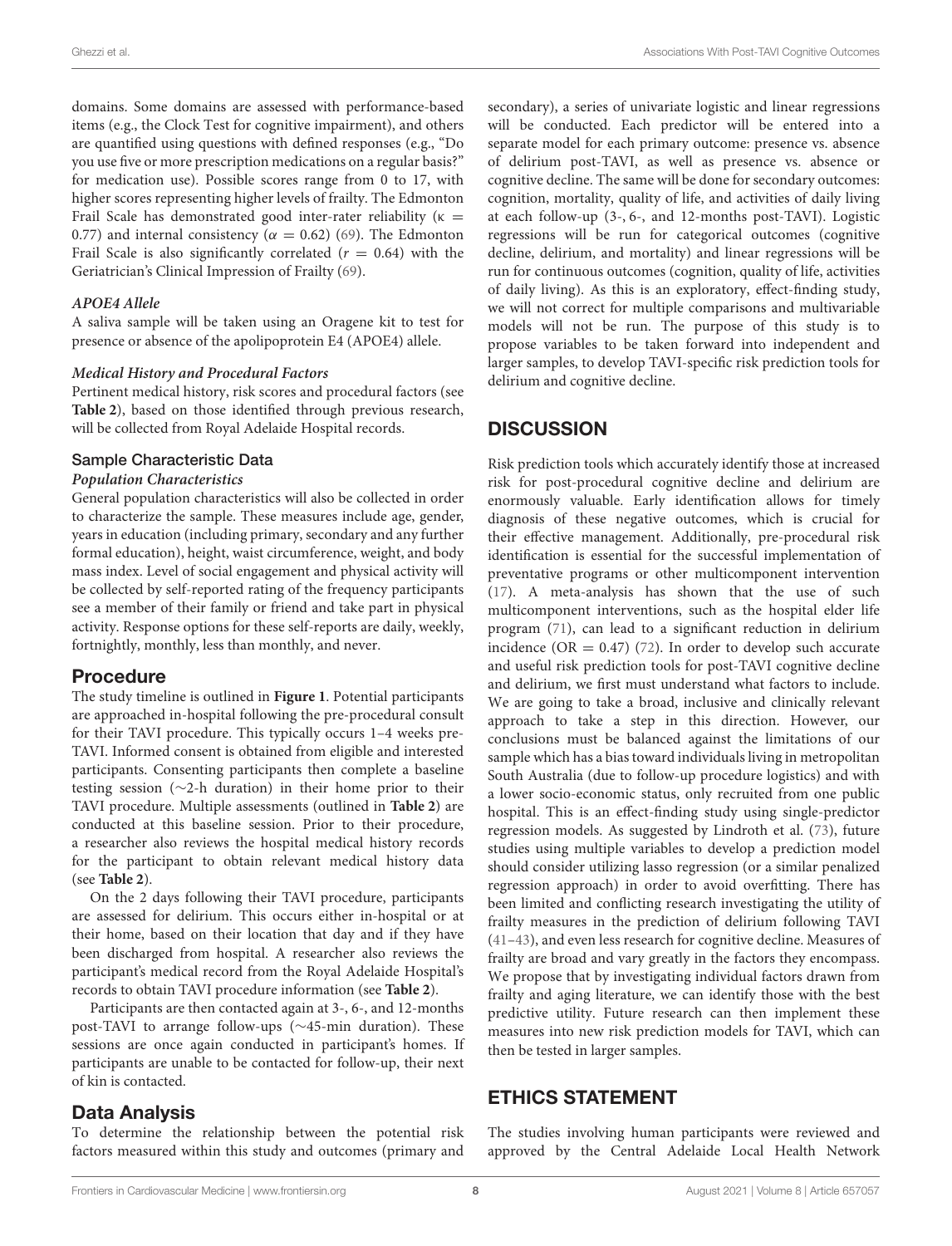(CALHN) Human Research Ethics Committee (Reference number: R20170916) and the University of South Australia Human Ethics Committee (Reference number: 200830). The patients/participants provided their written informed consent to participate in this study.

# AUTHOR CONTRIBUTIONS

HK, DD, PP, and TL were involved in conception of the work. EG drafted the manuscript. All authors revised the work critically for important intellectual content and have read and approved the manuscript.

# FUNDING

HK and TL are supported by a NHMRC Dementia Research Leadership Fellowships (GNT1135676 and GNT1136269,

# **REFERENCES**

- <span id="page-8-0"></span>1. Osnabrugge RL, Mylotte D, Head SJ, Van Mieghem NM, Nkomo VT, LeReun CM, et al. Aortic stenosis in the elderly: disease prevalence and number of candidates for transcatheter aortic valve replacement: a meta-analysis and modeling study. J Am Coll Cardiol. (2013) 62:1002– 12. doi: [10.1016/j.jacc.2013.05.015](https://doi.org/10.1016/j.jacc.2013.05.015)
- <span id="page-8-1"></span>2. Boothroyd LJ, Spaziano M, Guertin JR, Lambert LJ, Rodés-Cabau J, Noiseux N, et al. Transcatheter aortic valve implantation: recommendations for practice based on a multidisciplinary review including cost-effectiveness and ethical and organizational issues. Can J Cardiol. (2013) 29:718– 26. doi: [10.1016/j.cjca.2012.09.002](https://doi.org/10.1016/j.cjca.2012.09.002)
- <span id="page-8-2"></span>3. Vandvik PO, Otto CM, Siemieniuk RA, Bagur R, Guyatt GH, Lytvyn L, et al. Transcatheter or surgical aortic valve replacement for patients with severe, symptomatic, aortic stenosis at low to intermediate surgical risk: a clinical practice guideline. BMJ. (2016) 354:i5085. doi: [10.1136/bmj.i5085](https://doi.org/10.1136/bmj.i5085)
- <span id="page-8-3"></span>4. Popma JJ, Deeb GM, Yakubov SJ, Mumtaz M, Gada H, O'Hair D, et al. Transcatheter aortic-valve replacement with a self-expanding valve in low-risk patients. N Engl J Med. (2019) 380:1706–15. doi: [10.1056/NEJMoa1816885](https://doi.org/10.1056/NEJMoa1816885)
- <span id="page-8-4"></span>5. Mack MJ, Leon MB, Thourani VH, Makkar R, Kodali SK, Russo M, et al. Transcatheter aortic-valve replacement with a balloonexpandable valve in low-risk patients. N Engl J Med. (2019) 380:1695–705. doi: [10.1056/NEJMoa1814052](https://doi.org/10.1056/NEJMoa1814052)
- <span id="page-8-5"></span>6. Tse L, Bowering JB, Schwarz SK, Moore RL, Burns KD, Barr AM. Postoperative delirium following transcatheter aortic valve implantation: a historical cohort study. Can J Anesth. (2015) 62:22–30. doi: [10.1007/s12630-014-0254-2](https://doi.org/10.1007/s12630-014-0254-2)
- <span id="page-8-6"></span>7. Georgiadou P, Kontodima P, Sbarouni E, Karavolias GK, Smirli A, Xanthos T, et al. Long-term quality of life improvement after transcatheter aortic valve implantation. Am Heart J. (2011) 162:232–7. doi: [10.1016/j.ahj.2011.06.004](https://doi.org/10.1016/j.ahj.2011.06.004)
- 8. Leon MB, Smith CR, Mack M, Miller DC, Moses JW, Svensson LG, et al. Transcatheter aortic-valve implantation for aortic stenosis in patients who cannot undergo surgery. N Engl J Med. (2010) 363:1597– 607. doi: [10.1056/NEJMoa1008232](https://doi.org/10.1056/NEJMoa1008232)
- <span id="page-8-7"></span>9. Adams DH, Popma JJ, Reardon MJ, Yakubov SJ, Coselli JS, Deeb GM, et al. Transcatheter aortic-valve replacement with a self-expanding prosthesis. N Engl J Med. [\(2014\) 370:1790–8. doi: 10.1056/NEJMoa](https://doi.org/10.1056/NEJMoa1400590) 1400590
- <span id="page-8-8"></span>10. Tilley E, Psaltis PJ, Loetscher T, Davis DH, Harrison SL, Kim S, et al. Meta-analysis of prevalence and risk factors for delirium after transcatheter aortic valve implantation. Am J Cardiol. (2018) 122:1917– 23. doi: [10.1016/j.amjcard.2018.08.037](https://doi.org/10.1016/j.amjcard.2018.08.037)
- <span id="page-8-9"></span>11. Ghezzi ES, Ross TJ, Davis D, Psaltis PJ, Loetscher T, Keage HAD. Metaanalysis of prevalence and risk factors for cognitive decline and improvement

respectively). PP was supported by a Future Leader Fellowship from the National Heart Foundation of Australia (FLF100412) and an NHMRC Career Development Fellowship (CDF1161506). DD was funded by a Wellcome Trust Intermediate Clinical Fellowship (WT107467). The above listed funding bodies did not contribute in the design of the study, data collection, analysis, interpretation of data, or writing the manuscript.

# ACKNOWLEDGMENTS

We thank Erica Tilley for all her assistance with the set-up of the study. Additional thanks to Ella Vartuli (Structural Heart Clinic, RAH) for her heartfelt assistance, and to Danielle Greaves (PhD Candidate, CAIN), Monique Boord (PhD Candidate, CAIN), and Tyler Ross (Research Assistant, CAIN) for their help with data collection.

after transcatheter aortic valve implantation. Am J Cardiol. (2020) 127:105– 12. doi: [10.1016/j.amjcard.2020.04.023](https://doi.org/10.1016/j.amjcard.2020.04.023)

- <span id="page-8-10"></span>12. Fong TG, Davis D, Growdon ME, Albuquerque A, Inouye SK. The interface between delirium and dementia in elderly adults. Lancet Neurol. (2015) 14:823–32. doi: [10.1016/S1474-4422\(15\)00101-5](https://doi.org/10.1016/S1474-4422(15)00101-5)
- <span id="page-8-11"></span>13. Fong TG, Tulebaev SR, Inouye SK. Delirium in elderly adults: diagnosis, prevention and treatment. Nat Rev Neurol. (2009) 5:210–20. doi: [10.1038/nrneurol.2009.24](https://doi.org/10.1038/nrneurol.2009.24)
- <span id="page-8-12"></span>14. Davis DHJ, Muniz Terrera G, Keage H, Rahkonen T, Oinas M, Matthews FE, et al. Delirium is a strong risk factor for dementia in the oldest-old: a population-based cohort study. Brain. (2012) 135:2809–16. doi: [10.1093/brain/aws190](https://doi.org/10.1093/brain/aws190)
- <span id="page-8-13"></span>15. Busse A, Hensel A, Gühne U, Angermeyer M, Riedel-Heller S. Mild cognitive impairment: long-term course of four clinical subtypes. Neurology. (2006) 67:2176–85. doi: [10.1212/01.wnl.0000249117.23318.e1](https://doi.org/10.1212/01.wnl.0000249117.23318.e1)
- <span id="page-8-14"></span>16. Manly JJ, Tang MX, Schupf N, Stern Y, Vonsattel JPG, Mayeux R. Frequency and course of mild cognitive impairment in a multiethnic community. Ann Neurol. (2008) 63:494–506. doi: [10.1002/ana.21326](https://doi.org/10.1002/ana.21326)
- <span id="page-8-15"></span>17. Inouye SK, Bogardus Jr ST, Charpentier PA, Leo-Summers L, Acampora D, Holford TR, et al. A multicomponent intervention to prevent delirium in hospitalized older patients. N Engl J Med. (1999) 340:669– 76. doi: [10.1056/NEJM199903043400901](https://doi.org/10.1056/NEJM199903043400901)
- <span id="page-8-16"></span>18. Katznelson R, Djaiani G, Borger M, Friedman Z, Abbey S, Fedorko L, et al. Preoperative use of statins is associated with reduced early delirium rates after cardiac surgery. Anesthesiology. (2009) 110:67–73. doi: [10.1097/ALN.0b013e318190b4d9](https://doi.org/10.1097/ALN.0b013e318190b4d9)
- <span id="page-8-17"></span>19. Rudolph J, Jones R, Levkoff S, Rockett C, Inouye S, Sellke F, et al. Derivation and validation of a preoperative prediction rule for delirium after cardiac surgery. Circulation. (2009) 119:229–36. doi: [10.1161/CIRCULATIONAHA.108.795260](https://doi.org/10.1161/CIRCULATIONAHA.108.795260)
- <span id="page-8-18"></span>20. Mistry PK, Gaunay GS, Hoenig DM. Prediction of surgical complications in the elderly: can we improve outcomes? Asian J Urol. (2017) 4:44– 9. doi: [10.1016/j.ajur.2016.07.001](https://doi.org/10.1016/j.ajur.2016.07.001)
- <span id="page-8-19"></span>21. Leontyev S, Walther T, Borger MA, Lehmann S, Funkat AK, Rastan A, et al. Aortic valve replacement in octogenarians: utility of risk stratification with EuroSCORE. Ann Thorac Surg. (2009) 87:1440–5. doi: [10.1016/j.athoracsur.2009.01.057](https://doi.org/10.1016/j.athoracsur.2009.01.057)
- 22. Piazza N, Wenaweser P, van Gameren M, Pilgrim T, Tsikas A, Otten A, et al. Relationship between the logistic EuroSCORE and the Society of Thoracic Surgeons Predicted Risk of Mortality score in patients implanted with the CoreValve ReValving System—A Bern-Rotterdam Study. Am Heart J. (2010) 159:323–9. doi: [10.1016/j.ahj.2009.11.026](https://doi.org/10.1016/j.ahj.2009.11.026)
- 23. Rosenhek R, Iung B, Tornos P, Antunes MJ, Prendergast BD, Otto CM, et al. ESC working group on valvular heart disease position paper: assessing the risk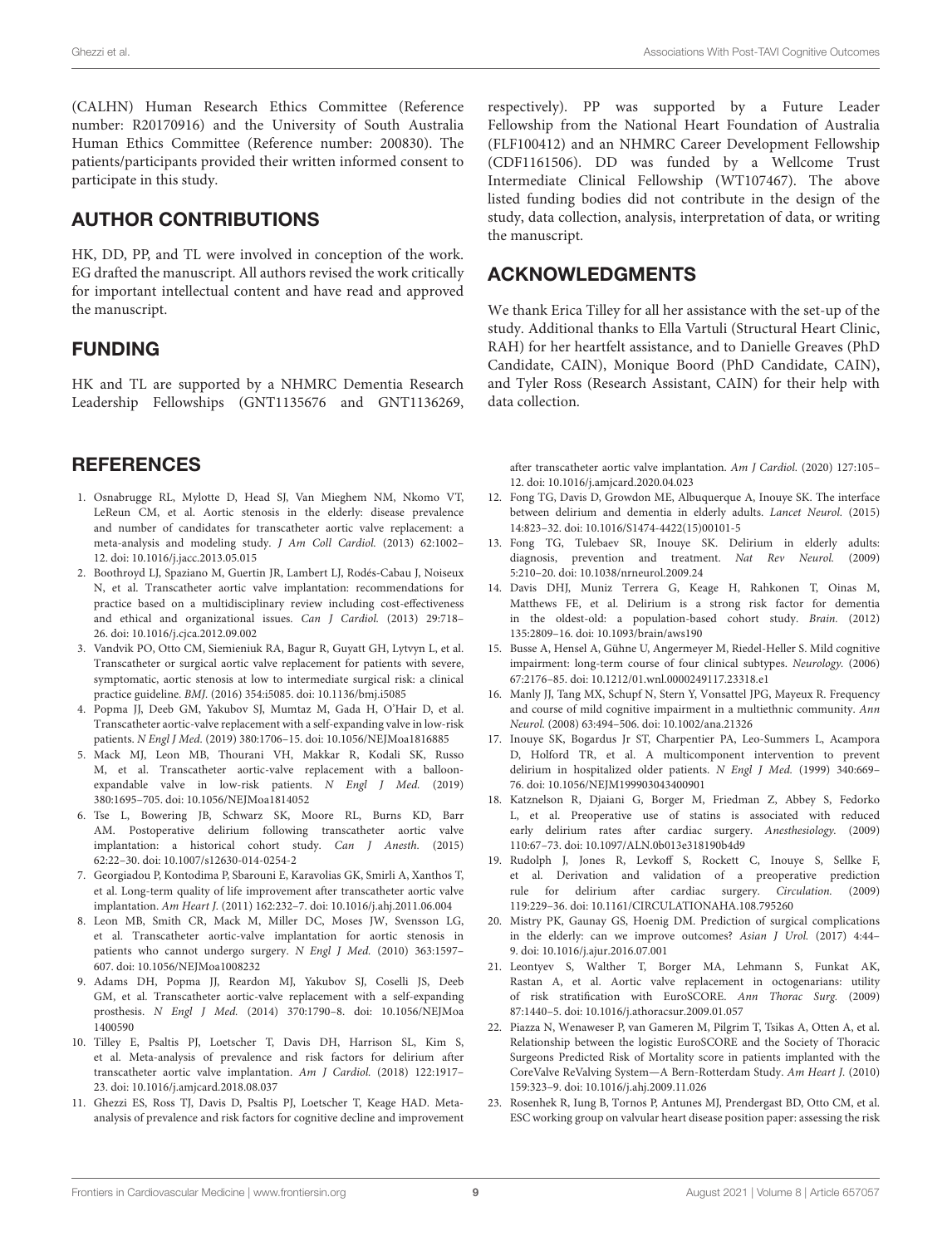of interventions in patients with valvular heart disease. Eur Heart J. (2011) 33:822–8. doi: [10.1093/eurheartj/ehr061](https://doi.org/10.1093/eurheartj/ehr061)

- 24. Martin GP, Sperrin M, Ludman PF, de Belder MA, Gale CP, Toff WD, et al. Inadequacy of existing clinical prediction models for predicting mortality after transcatheter aortic valve implantation. Am Heart J. (2017) 184:97– 105. doi: [10.1016/j.ahj.2016.10.020](https://doi.org/10.1016/j.ahj.2016.10.020)
- <span id="page-9-0"></span>25. Wang TKM, Wang MTM, Gamble GD, Webster M, Ruygrok PN. Performance of contemporary surgical risk scores for transcatheter aortic valve implantation: a meta-analysis. Int J Cardiol. (2017) 236:350– 5. doi: [10.1016/j.ijcard.2016.12.188](https://doi.org/10.1016/j.ijcard.2016.12.188)
- <span id="page-9-1"></span>26. Pulignano G, Gulizia MM, Baldasseroni S, Bedogni F, Cioffi G, Indolfi C, et al. ANMCO/SIC/SICI-GISE/SICCH Executive Summary of Consensus Document on Risk Stratification in elderly patients with aortic stenosis before surgery or transcatheter aortic valve replacement. Eur Heart J Suppl. (2017) 19(Suppl.\_D):D354–69. doi: [10.1093/eurheartj/sux012](https://doi.org/10.1093/eurheartj/sux012)
- 27. Kappetein AP, Head SJ, Généreux P, Piazza N, van Mieghem NM, Blackstone EH, et al. Updated standardized endpoint definitions for transcatheter aortic valve implantation: the Valve Academic Research Consortium-2 consensus document∗. J Thorac Cardiovasc Surg. (2013) 145:6– 23. doi: [10.1016/j.jtcvs.2012.09.002](https://doi.org/10.1016/j.jtcvs.2012.09.002)
- <span id="page-9-2"></span>28. Schoenenberger AW, Moser A, Bertschi D, Wenaweser P, Windecker S, Carrel T, et al. Improvement of risk prediction after transcatheter aortic valve replacement by combining frailty with conventional risk scores. JACC Cardiovasc Intervent. (2018) 11:395–403. doi: [10.1016/j.jcin.2017.11.012](https://doi.org/10.1016/j.jcin.2017.11.012)
- <span id="page-9-3"></span>29. Makary MA, Segev DL, Pronovost PJ, Syin D, Bandeen-Roche K, Patel P, et al. Frailty as a predictor of surgical outcomes in older patients. J Am Coll Surg. (2010) 210:901–8. doi: [10.1016/j.jamcollsurg.2010.01.028](https://doi.org/10.1016/j.jamcollsurg.2010.01.028)
- <span id="page-9-4"></span>30. Lin H-S, Watts JN, Peel NM, Hubbard RE. Frailty and post-operative outcomes in older surgical patients: a systematic review. BMC Geriatr. (2016) 16:157. doi: [10.1186/s12877-016-0329-8](https://doi.org/10.1186/s12877-016-0329-8)
- <span id="page-9-5"></span>31. Clegg A, Young J, Iliffe S, Rikkert MO, Rockwood K. Frailty in elderly people. Lancet. (2013) 381:752–62. doi: [10.1016/S0140-6736\(12\)62167-9](https://doi.org/10.1016/S0140-6736(12)62167-9)
- <span id="page-9-6"></span>32. Stortecky S, Schoenenberger AW, Moser A, Kalesan B, Jüni P, Carrel T, et al. Evaluation of multidimensional geriatric assessment as a predictor of mortality and cardiovascular events after transcatheter aortic valve implantation. JACC Cardiovasc Intervent. (2012) 5:489–96. doi: [10.1016/j.jcin.2012.02.012](https://doi.org/10.1016/j.jcin.2012.02.012)
- <span id="page-9-14"></span>33. Arnold Suzanne V, Reynolds Matthew R, Lei Y, Magnuson Elizabeth A, Kirtane Ajay J, Kodali Susheel K, et al. Predictors of poor outcomes after transcatheter aortic valve replacement. Circulation. (2014) 129:2682– 90. doi: [10.1161/CIRCULATIONAHA.113.007477](https://doi.org/10.1161/CIRCULATIONAHA.113.007477)
- 34. Green P, Woglom AE, Genereux P, Daneault B, Paradis J-M, Schnell S, et al. The impact of frailty status on survival after transcatheter aortic valve replacement in older adults with severe aortic stenosis: a single-center experience. JACC Cardiovasc Intervent. (2012) 5:974– 81. doi: [10.1016/j.jcin.2012.06.011](https://doi.org/10.1016/j.jcin.2012.06.011)
- 35. Kim DH, Kim CA, Placide S, Lipsitz LA, Marcantonio ER. Preoperative frailty assessment and outcomes at 6 months or later in older adults undergoing cardiac surgical procedures: a systematic review. Ann Int Med. (2016) 165:650–60. doi: [10.7326/M16-0652](https://doi.org/10.7326/M16-0652)
- 36. Kleczynski P, Dziewierz A, Bagienski M, Rzeszutko L, Sorysz D, Trebacz J, et al. Impact of frailty on mortality after transcatheter aortic valve implantation. Am Heart J. (2017) 185:52–8. doi: [10.1016/j.ahj.2016.12.005](https://doi.org/10.1016/j.ahj.2016.12.005)
- 37. Okoh AK, Chauhan D, Kang N, Haik N, Merlo A, Cohen M, et al. The impact of frailty status on clinical and functional outcomes after transcatheter aortic valve replacement in nonagenarians with severe aortic stenosis. Catheter Cardiovasc Intervent. (2017) 90:1000–6. doi: [10.1002/ccd.27083](https://doi.org/10.1002/ccd.27083)
- 38. Shimura T, Yamamoto M, Kano S, Kagase A, Kodama A, Koyama Y, et al. Impact of the clinical frailty scale on outcomes after transcatheter aortic valve replacement. Circulation. (2017) 135:2013–24. doi: [10.1161/CIRCULATIONAHA.116.025630](https://doi.org/10.1161/CIRCULATIONAHA.116.025630)
- <span id="page-9-7"></span>39. Anand A, Harley C, Visvanathan A, Shah AS, Cowell J, MacLullich A, et al. The relationship between preoperative frailty and outcomes following transcatheter aortic valve implantation: a systematic review and meta-analysis. Eur Heart J Qual Care Clin Outcomes. (2017) 3:123– 32. doi: [10.1093/ehjqcco/qcw030](https://doi.org/10.1093/ehjqcco/qcw030)
- <span id="page-9-8"></span>40. Persico I, Cesari M, Morandi A, Haas J, Mazzola P, Zambon A, et al. Frailty and delirium in older adults: a systematic review and meta-analysis

of the literature. J Am Geriatr Soc. [\(2018\) 66:2022–30. doi: 10.1111/jgs.](https://doi.org/10.1111/jgs.15503) 15503

- <span id="page-9-9"></span>41. Assmann P, Kievit P, van der Wulp K, Verkroost M, Noyez L, Bor H, et al. Frailty is associated with delirium and mortality after transcatheter aortic valve implantation. Open Heart. (2016) 3:e000478. doi: [10.1136/openhrt-2016-000478](https://doi.org/10.1136/openhrt-2016-000478)
- 42. Khan MM, Lanctôt KL, Fremes SE, Wijeysundera HC, Radhakrishnan S, Gallagher D, et al. The value of screening for cognition, depression, and frailty in patients referred for TAVI. Clin Interv Aging. (2019) 14:841– 8. doi: [10.2147/CIA.S201615](https://doi.org/10.2147/CIA.S201615)
- <span id="page-9-10"></span>43. Eide LS, Ranhoff AH, Fridlund B, Haaverstad R, Hufthammer KO, Kuiper KK, et al. Comparison of frequency, risk factors, and time course of postoperative delirium in octogenarians after transcatheter aortic valve implantation versus surgical aortic valve replacement. Am J Cardiol. (2015) 115:802–9. doi: [10.1016/j.amjcard.2014.12.043](https://doi.org/10.1016/j.amjcard.2014.12.043)
- <span id="page-9-11"></span>44. Buchman AS, Boyle PA, Wilson RS, Tang Y, Bennett DA. Frailty is associated with incident alzheimer's disease and cognitive decline in the elderly. Psychosomat Med. (2007) 69:483–9. doi: [10.1097/psy.0b013e318068de1d](https://doi.org/10.1097/psy.0b013e318068de1d)
- <span id="page-9-12"></span>45. Ghanem A, Kocurek J, Sinning J-M, Wagner M, Becker BV, Vogel M, et al. Cognitive trajectory after transcatheter aortic valve implantation. Circ Cardiovasc Intervent. (2013) 6:615– 24. doi: [10.1161/CIRCINTERVENTIONS.112.000429](https://doi.org/10.1161/CIRCINTERVENTIONS.112.000429)
- <span id="page-9-13"></span>46. Montero-Odasso MM, Sarquis-Adamson Y, Speechley M, Borrie MJ, Hachinski VC, Wells J, et al. Association of dual-task gait with incident dementia in mild cognitive impairment: results from the gait and brain study. JAMA Neurol. (2017) 74:857–65. doi: [10.1001/jamaneurol.2017.0643](https://doi.org/10.1001/jamaneurol.2017.0643)
- <span id="page-9-15"></span>47. van der Wulp K, van Wely MH, Schoon Y, Vart P, Olde Rikkert MGM, Morshuis WJ, et al. Geriatric assessment in the prediction of delirium and long-term survival after transcatheter aortic valve implantation. J Thorac Cardiovasc Surg. (2020) 161:2095–2102.e3. doi: [10.1016/j.jtcvs.2020.02.076](https://doi.org/10.1016/j.jtcvs.2020.02.076)
- <span id="page-9-16"></span>48. Ladas A, Frantzidis C, Bamidis P, Vivas AB. Eye blink rate as a biological marker of mild cognitive impairment. Int J Psychophysiol. (2014) 93:12– 6. doi: [10.1016/j.ijpsycho.2013.07.010](https://doi.org/10.1016/j.ijpsycho.2013.07.010)
- <span id="page-9-17"></span>49. Fitzpatrick E, Hohl N, Silburn P, O'Gorman C, Broadley SA. Case–control study of blink rate in Parkinson's disease under different conditions. J Neurol. (2012) 259:739–44. doi: [10.1007/s00415-011-6261-0](https://doi.org/10.1007/s00415-011-6261-0)
- <span id="page-9-18"></span>50. Lepore FE. Parkinson's disease and diplopia. Neuroophthalmology. (2006) 30:37–40. doi: [10.1080/01658100600742838](https://doi.org/10.1080/01658100600742838)
- <span id="page-9-19"></span>51. Jones CA, Ciucci MR. Multimodal swallowing evaluation with high-resolution manometry reveals subtle swallowing changes in early and mid-stage parkinson disease. J Parkinsons Dis. (2016) 6:197–208. doi: [10.3233/JPD-150687](https://doi.org/10.3233/JPD-150687)
- <span id="page-9-20"></span>52. Greaves D, Psaltis PJ, Davis D, Ross TJ, Ghezzi ES, Lampit A, et al. Risk factors for delirium and cognitive decline following coronary artery bypass grafting surgery: a systematic review and meta-analysis. J Am Heart Assoc. (2020) 9:e017275. doi: [10.1161/JAHA.120.017275](https://doi.org/10.1161/JAHA.120.017275)
- <span id="page-9-21"></span>53. Cricco M, Simonsick EM, Foley DJ. The impact of insomnia on cognitive functioning in older adults. J Am Geriatr Soc. (2001) 49:1185– 9. doi: [10.1046/j.1532-5415.2001.49235.x](https://doi.org/10.1046/j.1532-5415.2001.49235.x)
- <span id="page-9-22"></span>54. Faul F, Erdfelder E, Lang AG, Buchner A. G∗Power 3: a flexible statistical power analysis program for the social, behavioral, and biomedical sciences. Behav Res Methods. (2007) 39:175–91. doi: [10.3758/BF03193146](https://doi.org/10.3758/BF03193146)
- <span id="page-9-23"></span>55. Noone P. Addenbrooke's cognitive examination-III. Occup Med. (2015) 65:418–20. doi: [10.1093/occmed/kqv041](https://doi.org/10.1093/occmed/kqv041)
- <span id="page-9-24"></span>56. Hsieh S, Schubert S, Hoon C, Mioshi E, Hodges JR. Validation of the Addenbrooke's Cognitive Examination III in frontotemporal dementia and Alzheimer's disease. Dement Geriatr Cogn Disord. (2013) 36:242– 50. doi: [10.1159/000351671](https://doi.org/10.1159/000351671)
- <span id="page-9-25"></span>57. Ely EW, Margolin R, Francis J, May L, Truman B, Dittus R, et al. Evaluation of delirium in critically ill patients: validation of the confusion assessment method for the intensive care unit (CAM-ICU). Crit Care Med. (2001) 29:1370–9. doi: [10.1097/00003246-200107000-00012](https://doi.org/10.1097/00003246-200107000-00012)
- <span id="page-9-26"></span>58. Inouye SK, van Dyck CH, Alessi CA, Balkin S, Siegal AP, Horwitz RI. Clarifying confusion: the confusion assessment method: a new method for detection of delirium. Ann Int Med. (1990) 113:941– 8. doi: [10.7326/0003-4819-113-12-941](https://doi.org/10.7326/0003-4819-113-12-941)
- <span id="page-9-27"></span>59. Khan BA, Perkins AJ, Gao S, Hui SL, Campbell NL, Farber MO, et al. The confusion assessment method for the ICU-7 delirium severity scale: a novel